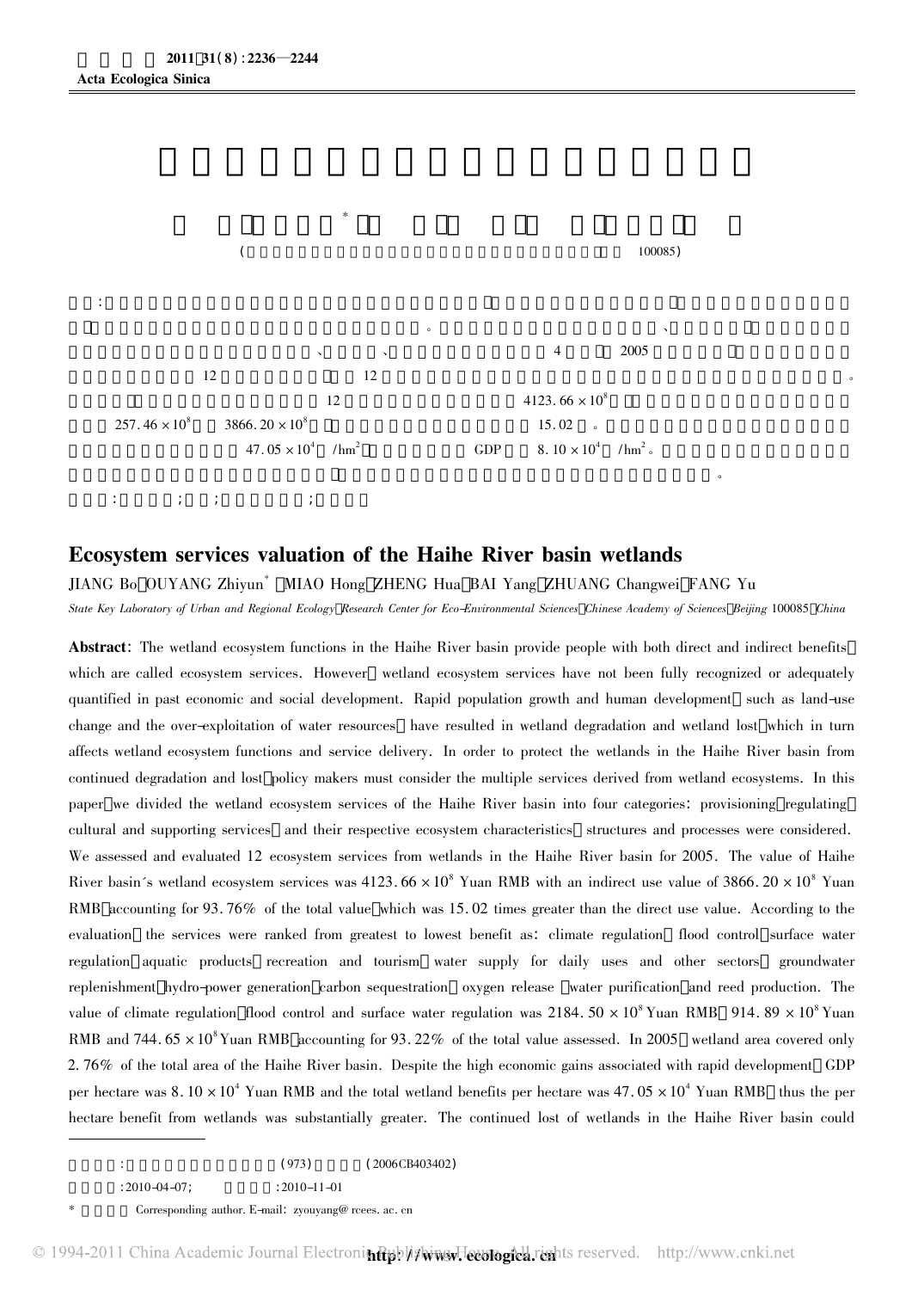2237<br>threaten the production of all wetland ecosystem services since the relationship between lost wetland acreage and marginal<br>social cost is likely non-linear. Our study suggests that the Haihe River basin wetlands are i social cost is likely non-linear. Our study suggests that the Haihe River basin wetlands are important in supporting and<br>protecting human well-being. The evaluation can inform future cost-benefit and tradeoff analyses rega protecting human well-being. The evaluation can inform future cost-benefit and tradeoff analyses regarding wetland protecting human well-being. The evaluation can inform future cost-benefit and tradeoff analyses regarding wetland<br>protection in the Haihe River basin. Our study provides decision-makers with important information for effe

 $\mathcal{R}$ 

Key Words: Haihe River basin; wetland; ecosystem services; economic evaluation

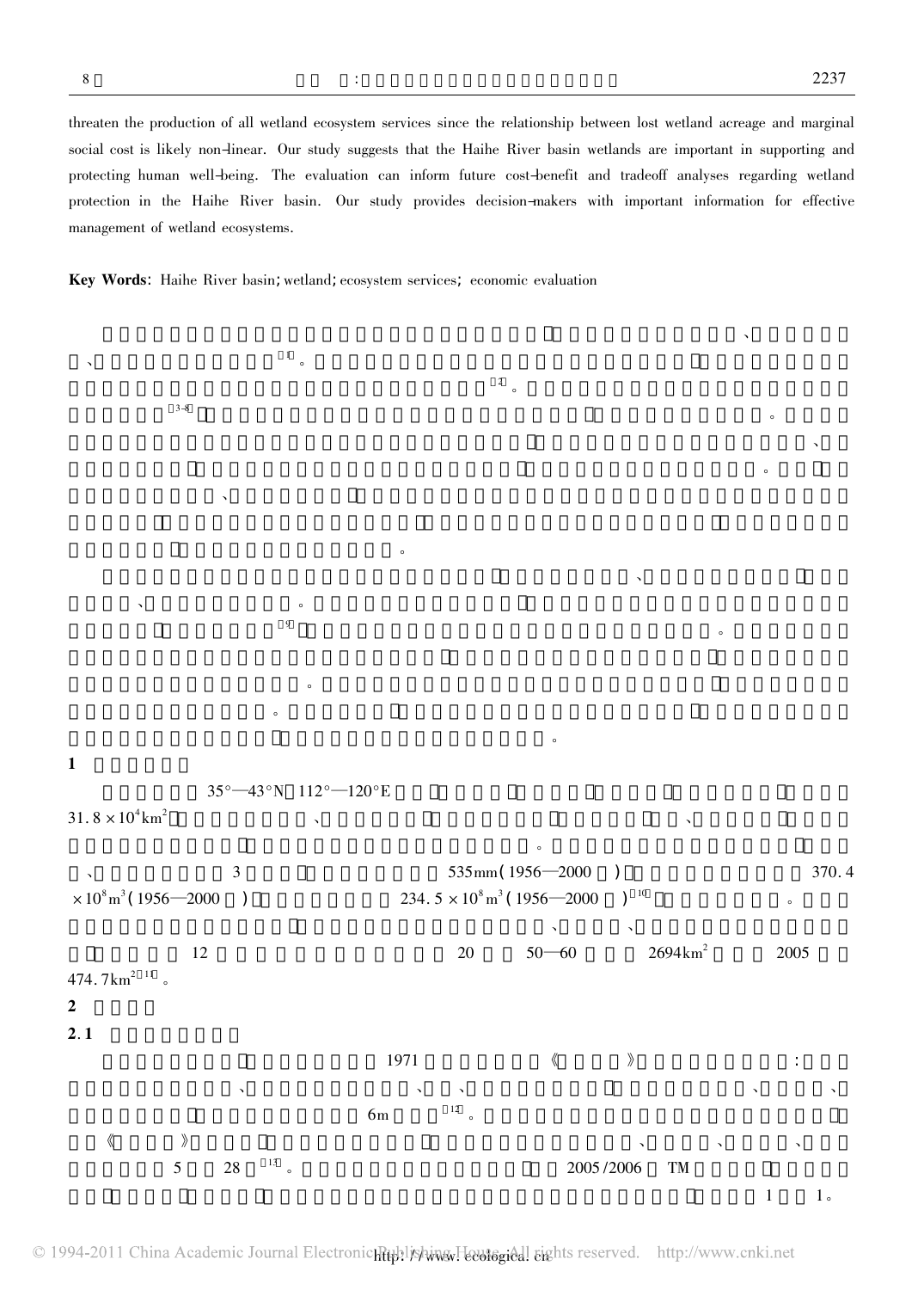

| 1               |                                                   |                 |
|-----------------|---------------------------------------------------|-----------------|
| Table 1         | Wetland types and their area in Haihe River basin |                 |
|                 |                                                   |                 |
| Wetland Types   | Area/km <sup>2</sup>                              | Percentage/ $%$ |
| Coastal Wetland | 2806.02                                           | 32.02           |
| River           | 2396.52                                           | 27.34           |
| Lake            | 779.13                                            | 8.89            |
| Reservoir       | 2221.90                                           | 25.35           |
| Swamp           | 560.75                                            | 6.40            |
| Total           | 8764.32                                           | 100             |



Fig. 1 The spatial distribution figure of Haihe River Basin wetlands

 $1$ 

14.88  $\times$ <br> $^{1}$  h  $^{-1}$  26



的利益。

<sup>10</sup> 考虑到随着温度升高 水的汽化热

**12.**  $69 \times 10^8$  **m<sup>3 10</sup><br>
C 1994-2011** China Academic Journal Electronic Rubblishing Feutogical sights reserved. http://www.cnki.net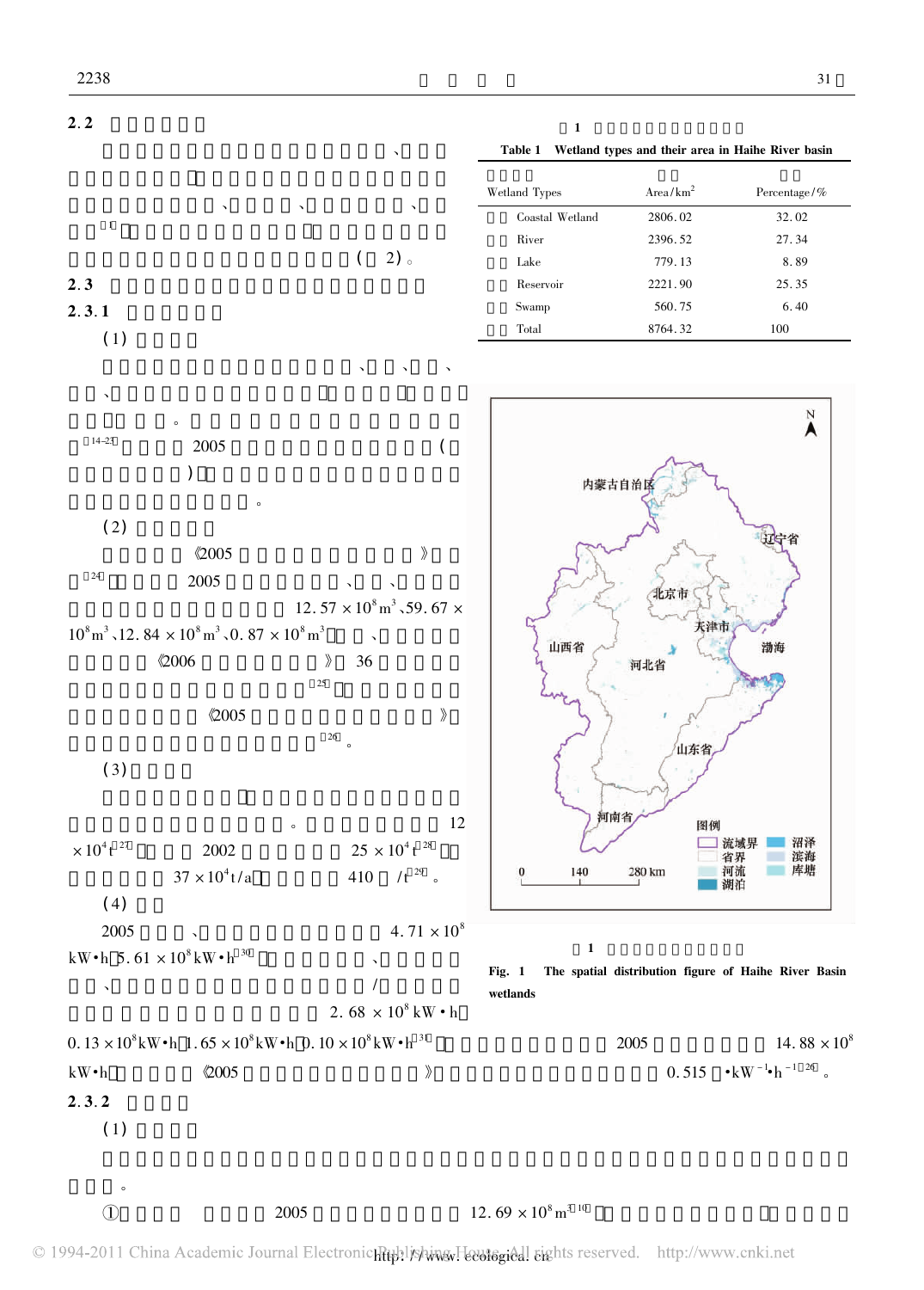| ŏ                      |                                                                                                |                                                                                   |                                                   | 2239                |
|------------------------|------------------------------------------------------------------------------------------------|-----------------------------------------------------------------------------------|---------------------------------------------------|---------------------|
|                        |                                                                                                | $100^{\circ}$ C 1                                                                 | 2260kJ/kg                                         |                     |
|                        | $28.68 \times 10^{14}$ kJ                                                                      |                                                                                   |                                                   | $3.0 \frac{32}{ }$  |
| 0.515                  | $\bullet{\rm\thinspace kW}$ $^{-1}\bullet{\rm\thinspace h}$ $^{-1}$ $^{-26}$ $^{-}$ $_{\circ}$ |                                                                                   |                                                   |                     |
|                        |                                                                                                |                                                                                   |                                                   |                     |
|                        | $\boldsymbol{2}$                                                                               |                                                                                   |                                                   |                     |
|                        | Table 2                                                                                        | The evluation index system of Haihe River basin wetland's ecosystem service value |                                                   |                     |
| Items                  | Evaluation index                                                                               | Indicators calculated                                                             |                                                   | Evaluation method   |
|                        |                                                                                                |                                                                                   |                                                   |                     |
| Provisioning services  |                                                                                                |                                                                                   |                                                   |                     |
|                        |                                                                                                |                                                                                   |                                                   |                     |
|                        |                                                                                                |                                                                                   |                                                   |                     |
| Regulating services    |                                                                                                |                                                                                   |                                                   |                     |
|                        |                                                                                                |                                                                                   |                                                   |                     |
|                        |                                                                                                |                                                                                   |                                                   |                     |
|                        |                                                                                                |                                                                                   |                                                   |                     |
|                        |                                                                                                |                                                                                   |                                                   |                     |
| Culture services       |                                                                                                |                                                                                   |                                                   |                     |
| Supporting services    |                                                                                                |                                                                                   |                                                   |                     |
| $\circled{2}$          | 2005                                                                                           |                                                                                   | $12.69\times10^8\mathrm{m}^{3}$ $^{10}$ $\,$ $\,$ |                     |
| 2005                   | $12.69 \times 10^8 \text{m}^3$                                                                 |                                                                                   |                                                   |                     |
|                        |                                                                                                |                                                                                   | $1 \text{ m}^3$<br>32W                            |                     |
| $125kW\cdot h^{33}$    | $0.515 \cdot kW^{-1} h^{-1}$ <sup>26</sup> °                                                   |                                                                                   |                                                   |                     |
| (2)                    |                                                                                                |                                                                                   |                                                   |                     |
|                        |                                                                                                |                                                                                   |                                                   |                     |
| $\checkmark$           | $\checkmark$                                                                                   | $\circ$                                                                           |                                                   | 84.91 $\times 10^8$ |
| $\circ$<br>$m^{3}$ 34  |                                                                                                | $15.\,82\times10^8\mathrm{m}^{3}$ $^{35}$ $\,$ $\,$ $\,$                          |                                                   |                     |
|                        | 98                                                                                             |                                                                                   |                                                   |                     |
|                        |                                                                                                |                                                                                   | (30)<br>$100 \text{km}^2$                         | $\mathcal{E}$       |
| 16269.79 $km^{2.5.36}$ |                                                                                                | $905.98 \times 10^8 \text{ m}^3$ <sup>5</sup> 2005                                |                                                   | 779.13 $km^2$       |
|                        | $43.39 \times 10^8 \text{ m}^3$ . 2005<br>5                                                    |                                                                                   | 560.75 ${\rm km}^2$                               |                     |
|                        | $1\,\mathrm{m}$                                                                                |                                                                                   | $5.61 \times 10^8 \text{m}^3$ .                   |                     |
|                        | $149.72 \times 10^8 \text{m}^3/\text{a}$ .                                                     |                                                                                   |                                                   | 2005                |
|                        | 6.1107 $/t^{37}$ .                                                                             |                                                                                   |                                                   |                     |
| (3)                    |                                                                                                |                                                                                   |                                                   |                     |
|                        |                                                                                                |                                                                                   |                                                   |                     |
|                        |                                                                                                | $\circ$                                                                           |                                                   |                     |
|                        |                                                                                                |                                                                                   |                                                   | .2005               |
|                        | $121.86 \times 10^8 \,\mathrm{m}^{3}$ <sup>24</sup> 2005                                       |                                                                                   | 6.1107 $/t^{37}$ .                                |                     |
| (4)                    |                                                                                                |                                                                                   |                                                   |                     |
|                        |                                                                                                |                                                                                   | $\circ$                                           | $M \leq 2g/L$       |
| $1980 - 2000$          |                                                                                                |                                                                                   | $20.74 \times 10^8 \text{m}^3/\text{a}^{-31}$     |                     |
| $/m3$ .<br>0.75        |                                                                                                |                                                                                   |                                                   |                     |
| (5)                    |                                                                                                |                                                                                   |                                                   |                     |
|                        |                                                                                                |                                                                                   |                                                   |                     |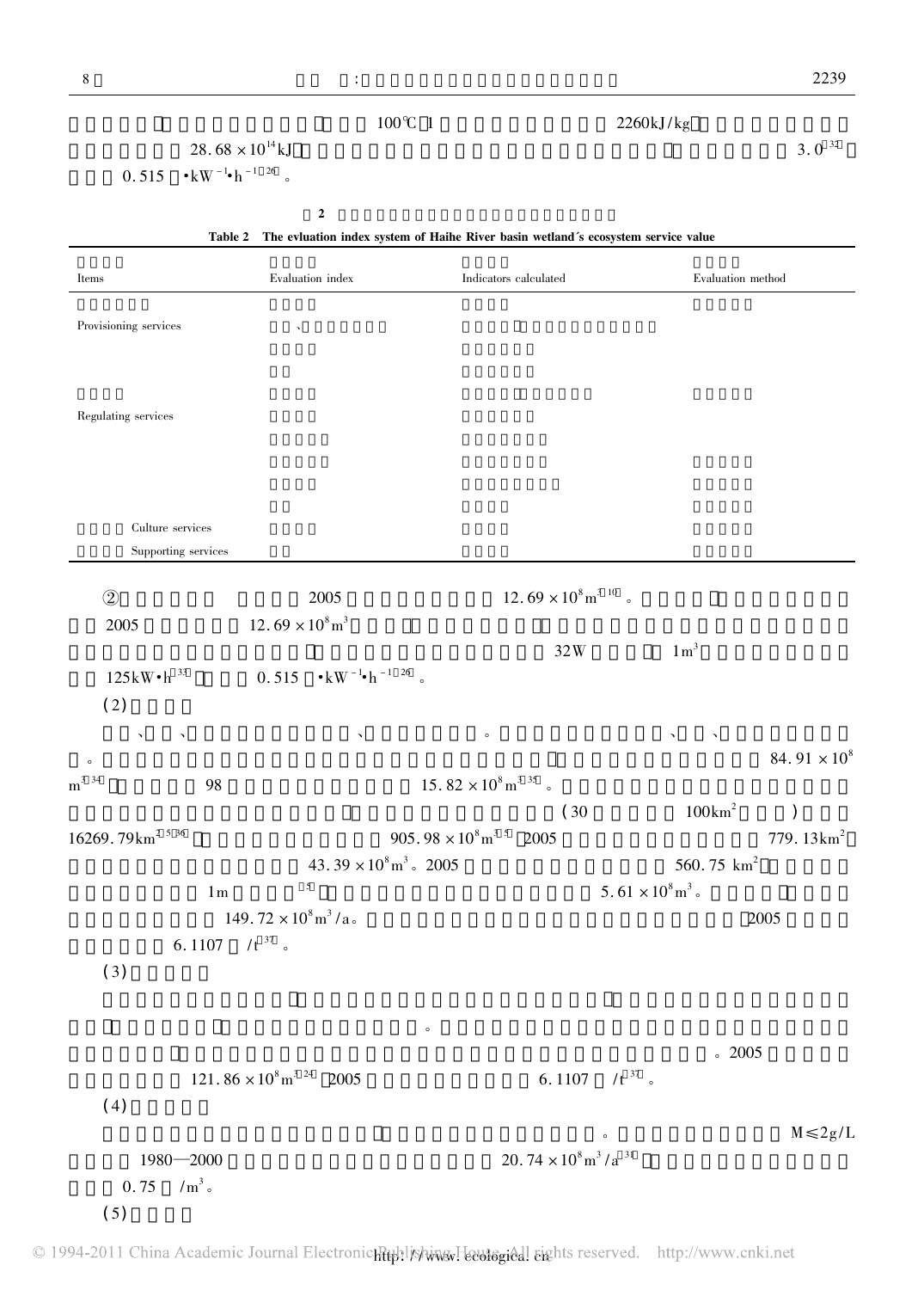$2.79 \times 10^4$  t/a  $4.55 \times 10^4$  t/a  $^{10}$  2005  $17.79 \times 10^4$  t/a<br> $7\%$  <sup>24</sup>  $4.55 \times 10^4$  t/a<sup>10</sup> 2005<br>46. 3% 8. 24 × 10<sup>4</sup>  $8.24 \times 10^{4}$ t  $2.11 \times 10^{4}$ t  $53.7\%$   $\frac{46.3\%}{\text{Ng}}$   $\frac{46.3\%}{\text{Ng}}$   $\frac{46.3\%}{\text{Ng}}$  $(6)$ (6)<br>  $\textcircled{1}$  CO<sub>2</sub>。  $\mathbb{Q}$  $\rm LO_{2}$   $\rm CO_{2}$   $\rm CO_{2}$   $\rm CO_{2}$   $\rm CO_{2}$   $\rm CO_{2}$   $\rm CO_{2}$   $\rm CO_{2}$   $\rm CO_{2}$  $\mathfrak{t}$  $1\,\text{kg}$  1.  $63\,\text{kgCO}_2$ 16.45  $\times 10^4$  t.  $16.45 \times 10^4$ to 2000 has a 56. 67gC·  $(2)$ <br>m<sup>-2</sup>•a<sup>-1</sup>  $41.21 \text{gC} \cdot \text{m}^{-2} \cdot \text{a}$  $a^{-1}$  <sup>39</sup> 2005  $a^{-1}$  39 2005  $\frac{1}{2}$  a<sup>-1</sup><br>
13km<sup>2</sup> 560. 75km<sup>2</sup> <br>
560. 75km<sup>2</sup> <br>
6. 73 × 10<sup>4</sup> 6.73  $\times 10^4$  t.  $13 \text{km}^2$  560. 75 km<sup>2</sup> 6. 73 × 10<sup>4</sup> t. 1. 32 /kgC  $^{40}$  。  $10^4$ t CO<sub>2</sub> 1<br>**2. 3. 3** 由于资料限制 本文仅对北京、天津、河北海河流域、山西海河流域、山东海河流域的湿地娱乐休闲价值进  $\overline{a}$ 在计算娱乐休闲价值时 分别考虑了北京、天津、河北、山西海河流域、山东海河流域的国内旅游收入和外  $41-42$   $43$  $\begin{array}{c}\n 43-44 \\
 \hline\n 43-44\n \end{array}$  $V_r = \sum_{i=1}^{5} (\alpha_{i-1} \beta_{i-1} I_{i-1} + \alpha_{i-2} \beta_{i-2} I_{i-2})$  (1)  $V_r$   $\alpha_{i-1}$   $\alpha_{i-2}$  ( $\qquad \qquad \ldots$ )  $\beta_{i-1}$   $\beta_{i-2}$  (  $\rightarrow \rightarrow \rightarrow$  )  $I_{i-1}$   $I_{i-2}$  (  $\longrightarrow$   $\longrightarrow$  ) 入和旅游外汇收入 <sup>i</sup> =1 … <sup>5</sup> 分别指北京、天津、河北省海河流域、山西省海河流域、山东省海河流域。  $2.3.4$  $\frac{1}{\sqrt{2}}$  $\footnotesize\begin{array}{ccc} & 1\\ \circ & & \\ \circ & & \\ \end{array}$   $\footnotesize\begin{array}{ccc} & 1.63\text{kgCO}_2 \end{array}$  $1. \ 2 \ \text{kgO}_2 \ \ \begin{array}{ccc} \circ & & \\ \circ & & \\ \end{array} \ \ \begin{array}{c} \circ \\ \hspace{2.5cm} 37 \times 10^4 \end{array}$  $1\,\mathrm{kg}$  $1 \text{ kg} \qquad \qquad 1.63 \text{kgCO}_2 \\ 37 \times 10^4 \text{ t} \qquad \qquad 0,$ 44.40  $\times 10^4$ t 1.  $2\text{kgO}_2$ <br>t 400 /t O<sub>2</sub> <sup>45</sup> a  $3 \thinspace$  $\langle \cdot, \cdot \rangle$ 、芦苇产品、水电和娱乐休闲) 和具有间接使用价值的生态服务( 包括固碳、释氧、气候调节、调蓄洪水、地表 水调蓄、地下水补给和水质净化) 价值进行了评价。根据本研究的评价结果 <sup>2005</sup> 年海河流域湿地生态系统  $(4123. 66 \times 10^8)$   $(257. 46 \times 10^8)$   $(6. 24\%)$  $20 \times 10^8$   $257.46 \times 10^8$   $6.24\%$ <br> $257.46 \times 10^8$   $6.24\%$  $3866.20 \times 10^8$   $93.76\%$   $15.02$   $(3)$   $2005$   $93.22\%$  $2184. 50 \times 10^8$  52. 97% ; 93. 22% s  $2184. 50 \times 10^8$ <br>  $744. 65 \times 10^8$ <br>  $744. 65 \times 10^8$ <br>  $18. 06\%$   $12$ <br>  $12$ 大小排序 依次为气候调节 <sup>&</sup>gt; 调蓄洪水 <sup>&</sup>gt; 地表水调蓄 <sup>&</sup>gt; 提供淡水产品 <sup>&</sup>gt; 娱乐休闲 <sup>&</sup>gt; 水资源供给 <sup>&</sup>gt; 地下水补给 <sup>&</sup>gt; 水电 <sup>&</sup>gt; 固碳 <sup>&</sup>gt; 释氧 <sup>&</sup>gt; 水质净化 <sup>&</sup>gt; 芦苇产品。海河流域湿地的单位面积服务功能价值为 47. <sup>05</sup> ×104 /hm2  $47.05 \times 10^4$  /hm<sup>2</sup>.

© 1994-2011 China Academic Journal Electronichtup!iyAwww.Feebiogical sights reserved. http://www.cnki.net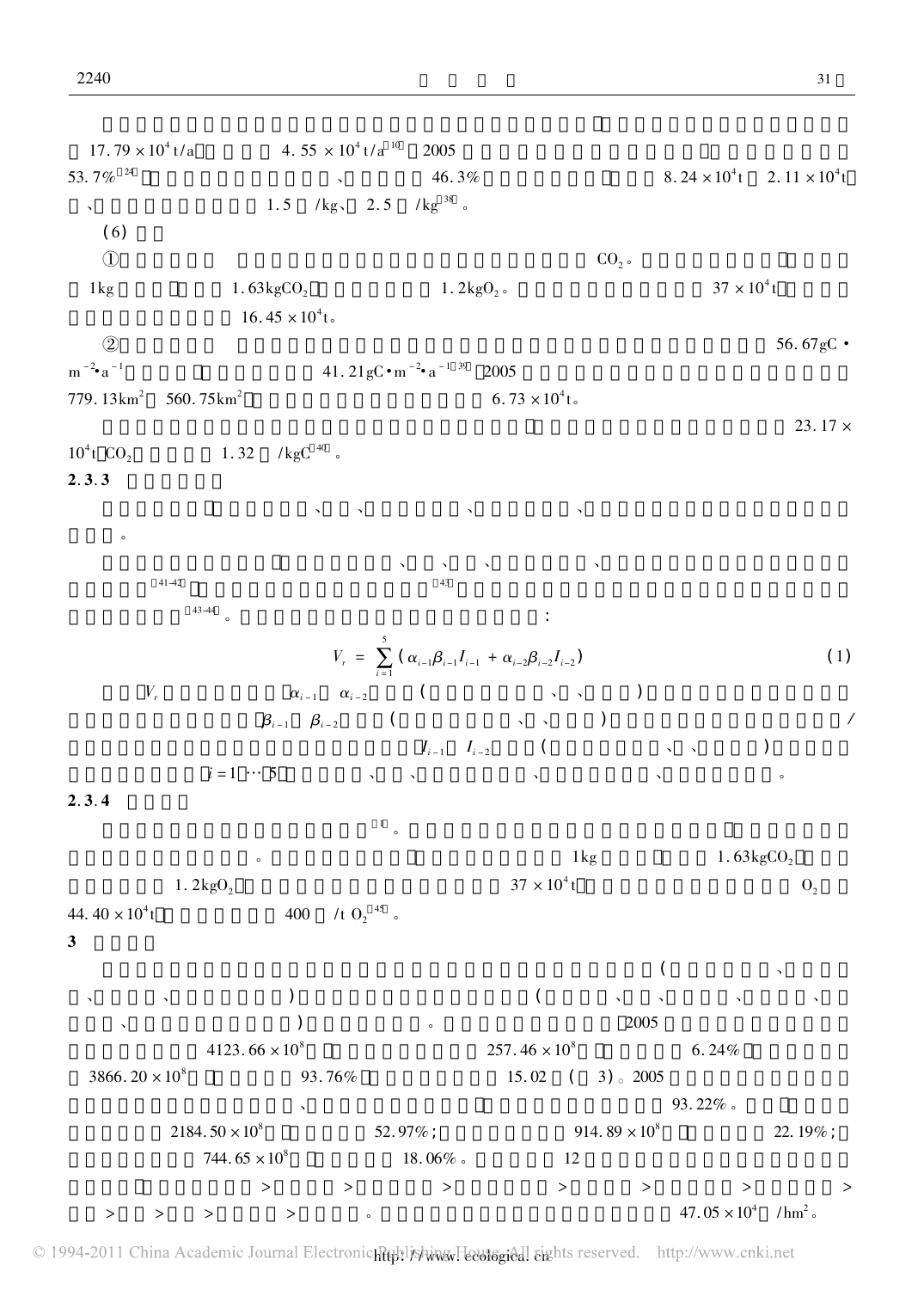| $\overline{4}$<br>(1)                                | $\checkmark$<br>$\mathbf{1}$            | $\mathbf{3}$<br>The final results of the Ecosystem services value of Haihe<br>Table 3<br>River basin wetlands |                              |                                      |
|------------------------------------------------------|-----------------------------------------|---------------------------------------------------------------------------------------------------------------|------------------------------|--------------------------------------|
|                                                      |                                         | Service types of wetland ecosystem                                                                            | Value $\sqrt{}$<br>$(x10^8)$ | Percentage<br>$/ \, \%$              |
|                                                      |                                         | Aquatic products                                                                                              | 93.50                        | 2.27                                 |
|                                                      |                                         | Water supply                                                                                                  | 64.83                        | 1.57                                 |
| $\circ$                                              | 2005                                    | Reed production                                                                                               | 1.52                         | 0.04                                 |
|                                                      | $4123.\,\allowbreak 66\times 10^8$      | Hydro-power                                                                                                   | 7.66                         | 0.19                                 |
|                                                      | 3866.20 $\times 10^8$                   | Recreation and tourism                                                                                        | 89.95                        | 2.18                                 |
| 15.02<br>$\circ$                                     | 12                                      | Carbon fixation                                                                                               | 3.06                         | 0.07                                 |
|                                                      | $\checkmark$                            | $\rm Oxygen$ $\rm release$                                                                                    | 1.78                         | 0.04                                 |
| 93.22%                                               |                                         | Climate regulation                                                                                            | 2184.50<br>914.89            | 52.97<br>22.19                       |
| (                                                    | $\mathcal{C}^{\prime}$                  | Surface water regulation                                                                                      | 744.65                       | 18.06                                |
|                                                      |                                         | Groundwater replenishment                                                                                     | 15.56                        | 0.38                                 |
| $\circ$                                              |                                         | $\ensuremath{\text{Water}}$ purification                                                                      | 1.76                         | 0.04                                 |
| (2)                                                  | $\checkmark$<br>12                      | Total                                                                                                         | 4123.66                      | 100                                  |
|                                                      | 46<br>$\checkmark$                      |                                                                                                               | $\checkmark$                 | $\circ$                              |
| $\&006$                                              | $\circ$<br>$\left\}\right.43$           | 2005<br>$\circ$                                                                                               |                              | 44                                   |
|                                                      | $\checkmark$<br>$\checkmark$<br>$\circ$ | 2005                                                                                                          |                              |                                      |
| $\circ$                                              | $\circ$                                 |                                                                                                               | $47\,$                       |                                      |
| $\ddot{\cdot}$<br>$16.\,\allowbreak 01\,\%$ $^{-10}$ | $2.\,76\%$                              | $\degree$ 2005                                                                                                |                              | $8764.32 \text{km}^2$<br>${\rm GDP}$ |
|                                                      |                                         |                                                                                                               |                              | $\circ$                              |

 $\ddot{\rm d}$ 

 $\overline{C}$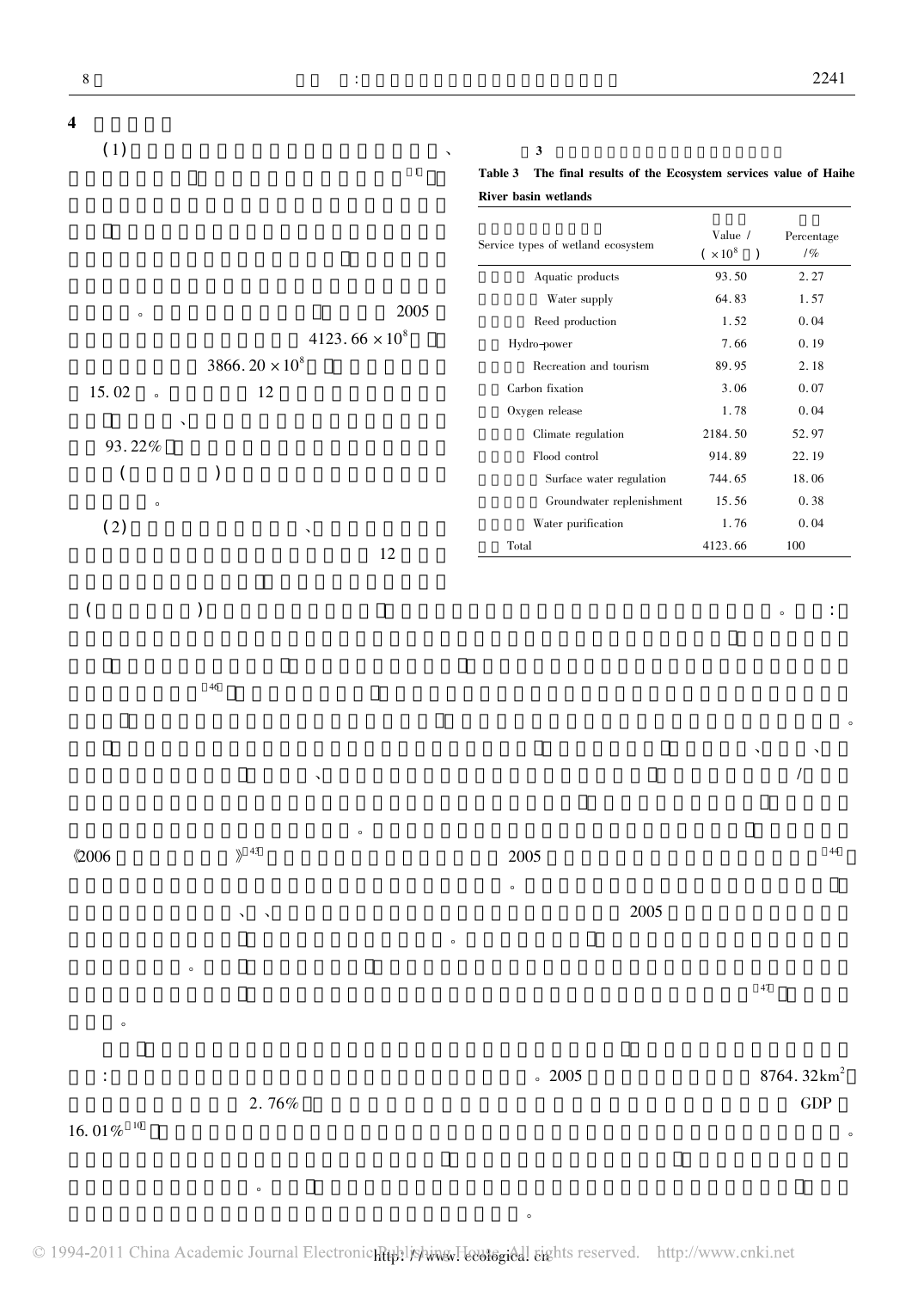

## References:

 $\alpha$ 

- Millennium Ecosystem Assessment. Ecosystems and Human Well-being: Synthesis. Washington DC: Island Press <sup>2005</sup>: <sup>7</sup> 40. 2
- Millennium Ecosystem Assessment. Ecosystems and Human Well-being: Synthesis. Washington DC: Island Press 2005: 7 40.<br>2 Zheng W Shi H H Chen S Zhu M Y. Benefit and cost analysis of mariculture based on ecosystemservices. Ec  $1626 - 1632.$ Costanza <sup>R</sup> d'Arge <sup>R</sup> de Groot <sup>R</sup> Farber <sup>S</sup> Grasso <sup>M</sup> Hannon <sup>B</sup> Limburg <sup>K</sup> Naeem <sup>S</sup> O'Neill <sup>R</sup> <sup>V</sup> Paruelo <sup>J</sup> Raskin <sup>R</sup> <sup>G</sup> Sutton <sup>P</sup> van den
- den Belt M. The value of the world's ecosystem services and natural capital. Nature 1997 387(6630): 253-260.
- den Belt M. The value of the world´s ecosystem services and natural capital. Nature 1997 387(6630): 253–260.<br>Sathirathai S. Economic valuation of mangroves and the roles of localcommunities in the conservation of natural r Thani South of Thailand // EEPSEA Reasearc<br>Environment Program for Southeast Asia 1998.
- Ouyang <sup>Z</sup> <sup>Y</sup> Zhao <sup>T</sup> <sup>Q</sup> Wang <sup>X</sup> <sup>K</sup> Miao H. Ecosystem services analyses and valuation of China terrestrial surface water system. Acta Ecologica Sinica <sup>2004</sup> <sup>24</sup>( <sup>10</sup>) : 2091-2099.
- Sinica 2004 24(10): 2091–2099.<br>
Tong C F Feagin R A Lu J J Zhang X F Zhu X J Wang W He W S. Ecosystem service values and restoration in the urban Sanyang wetland<br>
of Wenzhou China. Ecological Engineering 2007 29(3): 249–25
- Chen <sup>Z</sup> <sup>M</sup> Chen <sup>G</sup> <sup>Q</sup> Chen <sup>B</sup> Zhou <sup>J</sup> <sup>B</sup> Yang <sup>Z</sup> <sup>F</sup> Zhou Y. Net ecosystem services value of wetland: environmental economic account. Communications in Nonlinear Science and Numerical Simulation <sup>2009</sup> <sup>14</sup>( <sup>6</sup>) : 2837-2843.
- Communications in Nonlinear Science and Numerical Simulation 2009 14(6): 2837–2843.<br>Tuan T H Xuan M V Nam D Navrud S. Valuing direct use values of wetlands: a case study of Tam Giang-Cau Hai lagoon wetland in Vietnam.<br>Ocea Ocean & Coastal Management 2009 52(2): 102–112.<br>Wang Z G Zhu X J Xia J Li J X. Study on distributed hydrological model in Hai River basin. Progress in Geography 2008 27(4): 1–6.
- 10
- Ren <sup>X</sup> S. Water Resources Evaluation of Haihe River basin. Beijing: China Water Power Press <sup>2007</sup>: <sup>19</sup> <sup>29</sup> <sup>115</sup> <sup>184</sup> 254. 10
- Cui <sup>W</sup> <sup>Y</sup> Luo <sup>Y</sup> Wang <sup>Y</sup> Wang <sup>H</sup> <sup>C</sup> Fu <sup>X</sup> L. Evaluation and countermeasures for Wetlands ecological service in Haihe basin. Haihe Water Resources <sup>2007</sup>,( <sup>6</sup>) : 13-16 29. Resources 2007 (6): 13–16 29.<br>2 Chen K L. An introduction to convention on Wetland of international importance especially as waterfowl habitat. Chinese Biodiversity 1995 3(2):
- $119 121$ .
- Tang <sup>X</sup> <sup>P</sup> Huang <sup>G</sup> L. Study on classification system for wetland types in China. Forest Research <sup>2003</sup> <sup>16</sup>( <sup>5</sup>) : 531-539. 13
- Tang X P Huang G L. Study on classification system for wetland types in China. Forest Research 2003 16(5): 531–539.<br>4 Li X C. Compiled by the National Bureau of Statistics of China. China Statistics Yearbook 2006. Beijing: 14 4 Li X C. Compiled by the National Bureau of Statistics of China. China Statistics Yearbook 2006. Beijing: China Statistics Press 2006: 489-490.<br>5 Yu X O. Compiled by the Beijing Municipal Bureau of Statistics Beijing Gene
- Yu X Q. Compiled by the Beijing Municipal Bureau of Statistics<br>Yearbook 2006. Beijing: China Statistics Press 2006: 205-205.
- Fu <sup>Y</sup> <sup>X</sup> Liang <sup>S</sup> S. Compiled by the compilation committee of China Agriculture Yearbook. China Agriculture Yearbook 2006. Beijing: China Agriculture Press <sup>2006</sup>: 173-173.
- Liu <sup>X</sup> H. Shandong Provincial Bureau of Statistics Shandong General Bureau Team of Investigation under the NBS. Shandong Statistical Yearbook 2006. Beijing: China Statistics Press <sup>2006</sup>: 252-252. 2006. Beijing: China Statistics Press 2006: 252–252.<br>Wang Z X. Jinan Bureau of Statistics. Jinan Statistical Yearbook 2006. Beijing: China Statistics Press 2006: 253–253.
- 19
- 2006: 8 Wang Z X. Jinan Bureau of Statistics. Jinan Statistical Yearbook 2006. Beijing: China Statistics Press 2006: 253–253.<br>2016 Zhu X X. Binzhou Bureau of Statistics. Binzhou Statistical Yearbook 2006. Binzhou: Binzho 20
- 2006: 46-66. Zhu X X. Binzhou Bureau of Statistics. Binzhou Statistical Yearbook 2006. Binzhou: Binzhou Bureau of Statistics 2006: 66-66. Zhao H R. Dongying Bureau of Statistics 2006: 168–168. 20 Compiled by Shanxi Provincial Bureau of Statistics Shanxi General Bureau Teamof Investigation under the NBS. Shanxi Statistical Yearbook 2006.
- http://edi.com/millip.com/millip.com/millip.com/millip.com/millip.com/millip.com/millip.com/millip.com/millip.com/millip.com/millip.com/millip.com/millip.com/millip.com/millip.com/millip.com/millip.com/millip.com/millip.co Compiled by Shanxi Provincial Bureau of Statistics Shanxi General Bureau Teamof Investigation under the NBS. Shanxi Statistical Yearbook 2006. Beijing: China Statistics Press 2006: 684-686.
-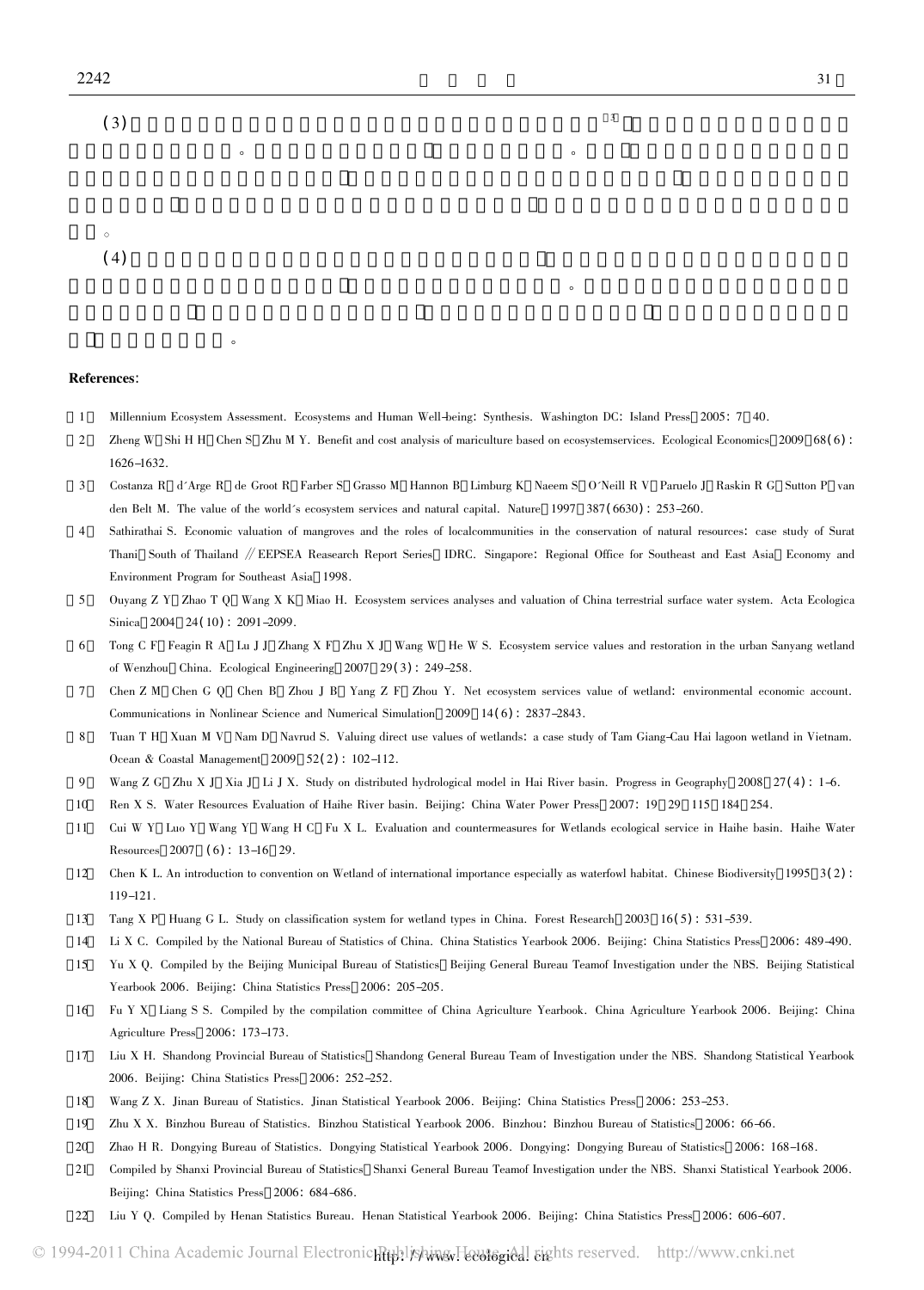- Zhao <sup>G</sup> C. General Offices of Hebei Provincial People's Government Hebei Provincial Bureau of Statistics Hebei Academy of Social Sciences. HebeiEconomic Yearbook 2006. Beijing: China Statistics Press <sup>2006</sup>: 357-357.
- Hebei Economic Yearbook 2006. Beijing: China Statistics Press 2006: 357–357.<br>Haihe River Water Resources Conservancy Commission Chinese Ministry of Water Resources. Communique on water resources of Haihe River basin<br>in 200 in 2005. 2010–03–11 . http://www.hwcc.gov.cn/pub/hwcc/static/szygb/gongbao2005/index.htm.<br>5 Editorial Department of Price Yearbook of China. Price Year Book of China 2006. Beijing: Editorial Department of Price Yearbook of
- 18–18.<br>6 The Ministry of River Resources P. R China. 2005 Statistic Bulletin on China Water Activities. 2010-04–27 . http://www.stats.gov.cn/tjgb/
- qttjgb/qgqttjgb/t20060705\_402334881. htm. qttjgb/qgqttjgb/t20060705\_402334881.htm.<br>7 Xu N. The present situation of wetlands in Tianjin and its protection and utilization countermeasure analysis. Haihe Water Resources 2002 (6):
- $11 14$ .
- Huang <sup>R</sup> B. Compiled by China Technical Association of Paper Industry. Almanac of China Paper Industry 2003. Beijing: China Light Industry Press <sup>2003</sup>: 229-229. Press 2003: 229–229.<br>Cui L J. Assessment on Zhalong Wetland value. Journal of Natural Resources 2002 17(4): 451–456.
- 29
- e Cui L J. Assessment on Zhalong Wetland value. Journal of Natural Resources 2002 17(4): 451-456.<br>O Xu X C. Compiled by Department of Industry and Transport Statistics National Bureau of Statistics People´s Republic of Xu X C. Compiled by Department of Industry and Transport Statistics National Bureau of Statistics People's Republic of China. Energy Bureau<br>National Development and Reform Commission. People's Republic of China. China Ener Press 2007: 41-41.<br>Ren X S Hu Z L Cao Y B. Haihe River Basin Water Conservancy Manual. Beijing: China Water Power Press 2008: 75-76 96.
- 31
- Ren X S Hu Z L Cao Y B. Haihe River Basin Water Conservancy Manual. Beijing: China Water Power Press 2008: 75–76 96.<br>2 Xu L H. Standard or out. China financial newspaper 2008-06-11(4). 2009-09-10 . http: //www. cfen. com. Liu <sup>X</sup> <sup>L</sup> Zhao <sup>R</sup> <sup>H</sup> Cao <sup>S</sup> L. Economic value of urban water ecosystem services∥Ren <sup>L</sup> <sup>L</sup> Chen <sup>X</sup> Zhang <sup>S</sup> <sup>A</sup> eds. Environmental Changes and
- Water Security. Beijing: China Water Power Press <sup>2008</sup>: 321-324.
- Shao <sup>W</sup> Y. Compiled by Haihe River Water Resources Conservancy Commission Chinese Ministry of Water Resources. Haihe Yearbook 2007. Beijing: Fangzhi Press <sup>2009</sup>: 276-277. Beijing: Fangzhi Press 2009: 276–277.<br>5 Editing Committee for Records of Haihe River Basin. Records of Haihe River Basin: Volume 2. Beijing: China Water Power Press 1998:
- Wang <sup>S</sup> <sup>M</sup> Dou <sup>H</sup> S. Records for Chinese Lakes. Beijing: Science Press <sup>1998</sup>: 179-316.
- $36$
- State Forestry Administration P. R. China. Specifications for Assessment of Forest Ecosystem Services in China. Beijing: Standards Press of China 2008. China 2008.<br>8 Zhang X F Liu Z W Xie Y F Chen G R. Evaluation on the changes of ecosystemservice of urban lakes during the degradation process: a case
- study of Xiannü Lake in Zhaoqing Guangdong Province. Acta Ecologica Sinica 2007 27(6): 2349-2354.
- study of Xiannü Lake in Zhaoqing Guangdong Province. Acta Ecologica Sinica 2007 27(6): 2349–2354.<br>Duan X N Wang X K Lu F Ouyang Z Y. Carbon sequestration and its potential by wetland ecosystems in China. Acta Ecologica Sin 28(2): 463-469.<br>
University Press Methods and Applications in Valuing the Ecosystem Services. Beijing: China Renmin University Press 2008: 277-277.
- 40 Compiled by Department of Comprehensive Statistics of National Bureau of Statistics. Chinese Statistics Yearbook for Regional Economy 2006.<br>Compiled by Department of Comprehensive Statistics of National Bureau of Statistic
- Compiled by Department of Comprehensive Statistics of National Bureau of Statistics. Chinese Statistics Yearbook for Regional Economy 2006. Beijing: China Statistics Press 2006: 436-441.
- Compiled by Jinzhong Bureau of Statistics. Jinzhong Statistical Yearbook. 2008. Beijing: China Statistics Press <sup>2008</sup>: 397-397. 43
- Compiled by National Tourism Administration of The People's Republic of China. The Yearbook of China Tourism Statistics 2006. Beijing: China Travel & Tourism Press <sup>2006</sup>: <sup>347</sup> <sup>350</sup> 352-353 414. Travel & Tourism Press 2006: 347 350 352-353 414.<br>44 Tourism Department of Fujian Province. The estimated sample survey results of the domestic tourism based on the year 2005 in Fujian province.
- Tourism Department of Fujian Province. The estimated sample survey results of the domestic tourism based on the year 2005 in Fujian province.<br>(2006–01–13). 2010–03–05 . http: //www. fjta. com/FJTIS /FJTA/ InfoDetail. aspx? Ren <sup>Z</sup> <sup>Y</sup> Zhang <sup>Y</sup> F. Land Use Change and Ecological Security Evaluation. Beijing: Science Press <sup>2003</sup>: 148-148.
- 46
- Zhang D Z. Calculation methods of the benefit from flood control. Guangdong Water Resources and Hydropower 2002 (5): 1-4. 46 Xu L Z Wu C S Wang F F Zhang J S Liu W W. Testing reliability of the contigent valuation method: a case study on the tourism attraction<br>T Xu L Z Wu C S Wang F F Zhang J S Liu W W. Testing reliability of the contigent valua
- nonuse value. Acta Ecologica Sinica 2007 27(10): 4301-4309.
- 参考文献:
	- $3004$  24(10) : 2091-2099.
- 5

 $\text{SWAT}$  2004 24(10): 2<br>
9

SWAT